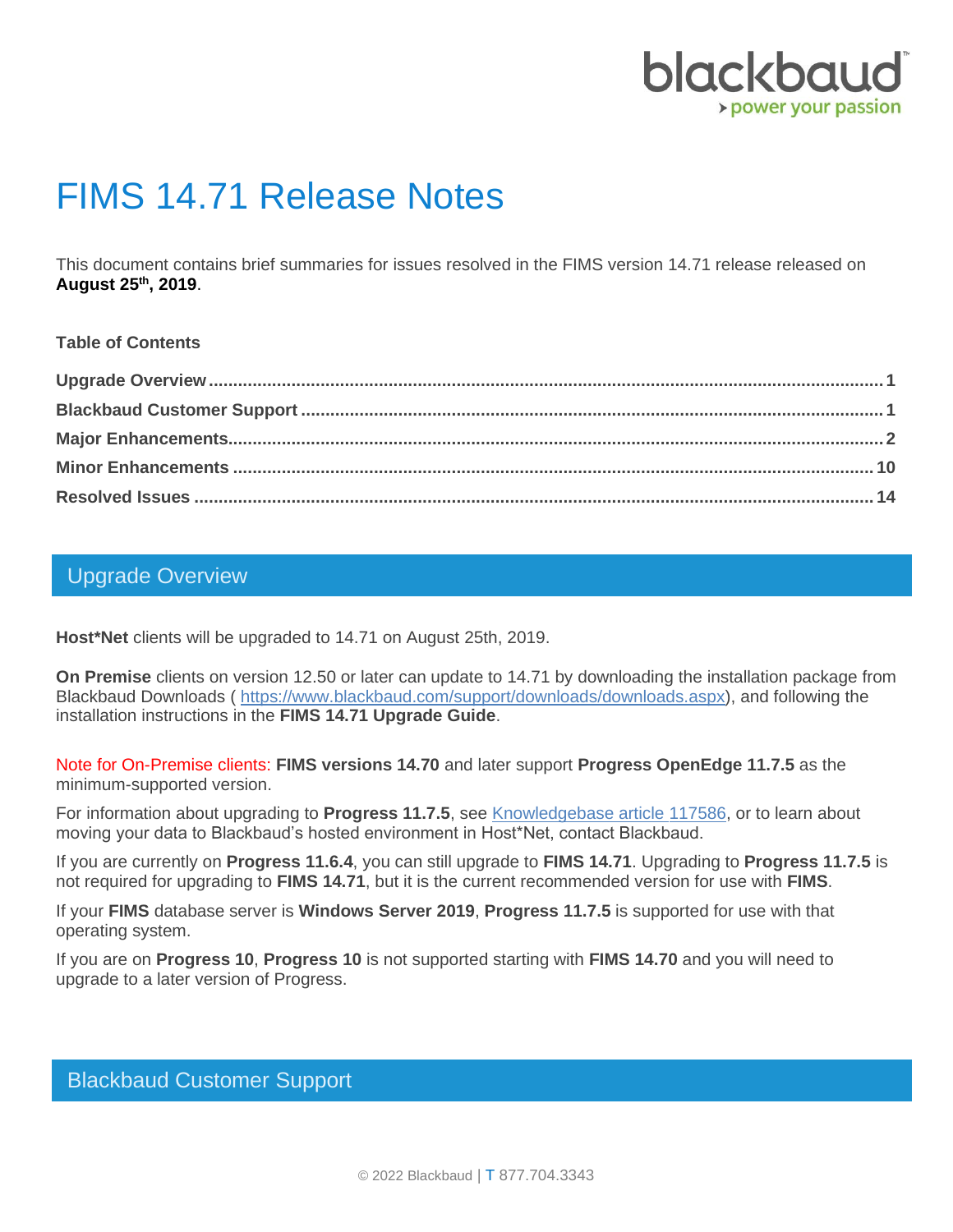**Need Help?** If you have questions or need assistance, please contact Support.

**Online:** Visit Case Central at [https://www.blackbaud.com/casecentral/casesearch.aspx.](https://www.blackbaud.com/casecentral/casesearch.aspx) Click the **Case** tab at the top and click **Create New Case**.

**Phone:** (800) 468-8996, Option 1

**Support Hours:** M-F, 8:30 am – 8:00 pm ET

## <span id="page-1-0"></span>Major Enhancements

The following major enhancements were added in this release.

| ID                                       | <b>Module</b> | <b>Description</b>                                                                                                                                                                                                                                                                                                                                                                                                                                                                                                                                                                                                                                                                                                                                                                                                                                                                                                                                                                                                                                                                                       |
|------------------------------------------|---------------|----------------------------------------------------------------------------------------------------------------------------------------------------------------------------------------------------------------------------------------------------------------------------------------------------------------------------------------------------------------------------------------------------------------------------------------------------------------------------------------------------------------------------------------------------------------------------------------------------------------------------------------------------------------------------------------------------------------------------------------------------------------------------------------------------------------------------------------------------------------------------------------------------------------------------------------------------------------------------------------------------------------------------------------------------------------------------------------------------------|
| 1046009<br>1169578<br>1169336<br>1174996 | Grants        | FIMS now detects updated information in Tax Status Plus<br>In Tax Status Plus, new enhancements allow for easy updates to Current<br>Profile/Grantee Name, Tax Notes, NTEE Codes and Addresses from New data<br>retrieved from IRS or Canadian Revenue Agency data.<br>When the <b>Current</b> information differs from the <b>New</b> data, the <b>Update</b> button for<br>that section is enabled. Select Update to copy the data in the New section to the<br><b>Current</b> section, then select <b>Accept</b> to save the changes to the profile or<br>grantee record for all sections updated.                                                                                                                                                                                                                                                                                                                                                                                                                                                                                                    |
|                                          |               | $\times$<br><b>Update Tax Status Information</b><br><b>New</b><br>Current<br>04Arts Foundation test<br>04Arts Foundation<br>Name:<br>$\overline{\mathbf{v}}$<br>Do you want to update Organization Name?<br>Update<br>Tax Notes: Foundation: 03<br>Foundation: 03<br>$\blacktriangle$<br>Deductibility: 1<br>Deductibility: 1<br>Classification: 031000<br>Classification: 031000<br>Ruling Date: 01/01/2003<br>Ruling Date: 01/01/2003<br>Tax Status 1: 501(C)(3)<br>Tax Status 1: 501(C)(3)<br>IRS File Date: 04/11/2019<br>IRS File Date: 08/01/2019<br>Non-Profit no<br>Non-Profit: no<br>$\overline{\phantom{m}}$<br>Do you want to update Tax Notes?<br>Update<br>NTEE: Program: T23<br>NTEE: T23<br>$\triangleq$<br>Program: T23<br>$\overline{\mathbf{v}}$<br>Do you want to update NTEE Codes?<br>Update<br>Address: Address1: Po Box 831253<br>Street: Po Box 831253<br>City: San Antonio<br>City: San Antonio<br>State: TX<br>State: TX<br>Zip Code: 78283-1253<br>Zip Code: 78283-1253<br>Country: USA<br>Country: USA<br>Do you want to update Primary Profile Address?<br>Update<br>Accept |
|                                          |               | Tip: A gray Update button means no changes are detected.                                                                                                                                                                                                                                                                                                                                                                                                                                                                                                                                                                                                                                                                                                                                                                                                                                                                                                                                                                                                                                                 |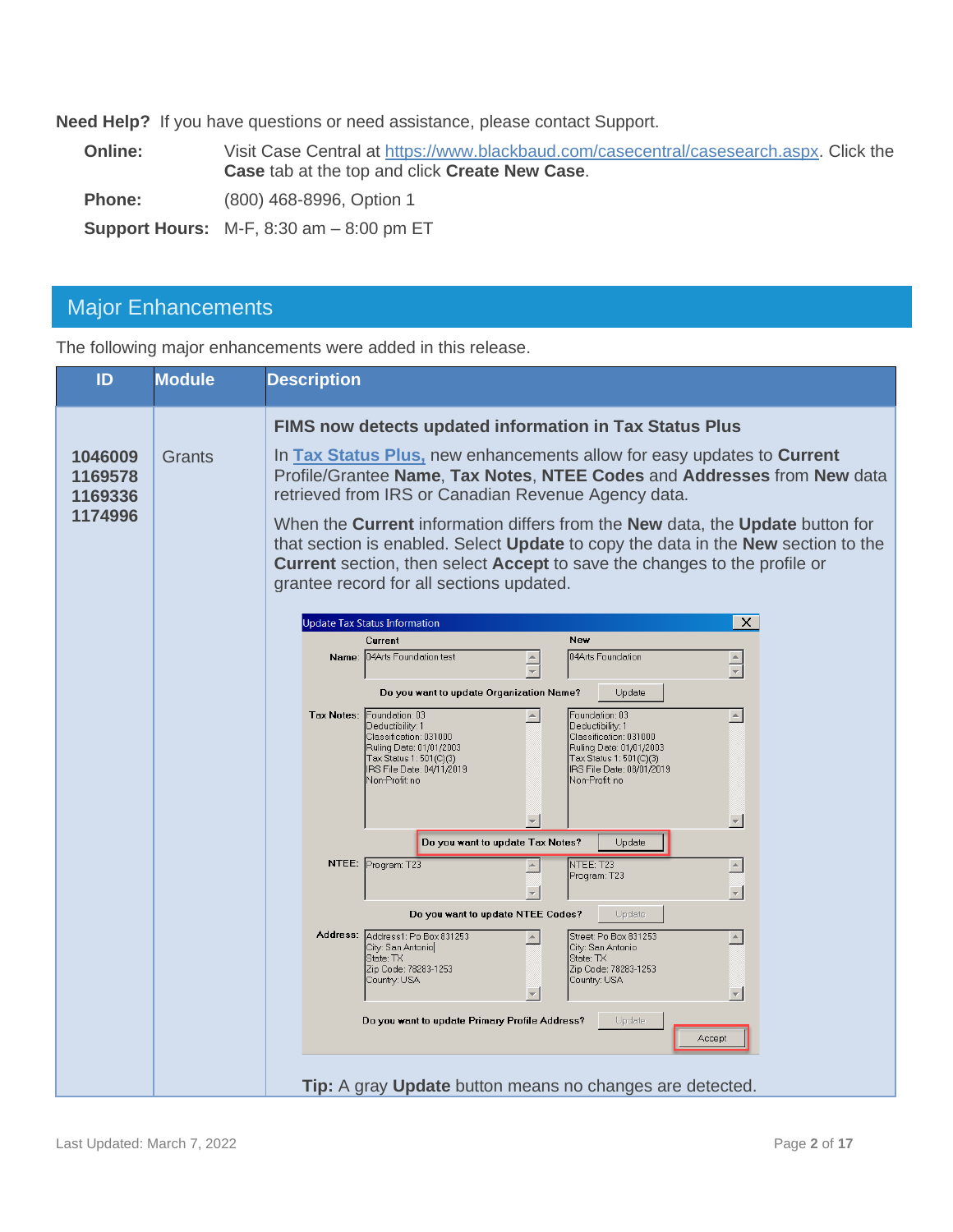| ID | Module | <b>Description</b>                                                                                                                                                                                                                                                                                                                                                                                                                                                                |
|----|--------|-----------------------------------------------------------------------------------------------------------------------------------------------------------------------------------------------------------------------------------------------------------------------------------------------------------------------------------------------------------------------------------------------------------------------------------------------------------------------------------|
|    |        | <b>Note: The NTEE Codes, which come from IRS data, map to the Grantee</b><br>Program Area and Sub Program codes. This mapping is determined by<br>how the system options under Grants for NTEE codes are defined.<br>$\mathbf{x}$<br><b>System Options</b><br>Preferences Editor                                                                                                                                                                                                  |
|    |        | Value:<br>Section:<br>Option:<br>AP<br>Default_Vendor_Class<br><none><br/>Denied_App_Error_Type<br/>Maior<br/>Conduit<br/>Grant_Folder_Level<br/>Contacts<br/>Minor<br/>GuideStar_AccountID<br/>Donor_Relations<br/>GuideStar Password<br/><b>FACTS</b><br/>Funds<br/>GuideStar_URL<br/>Gifts<br/>Notes_Fundrep_Lookup<br/>NTEE_Program_Area<br/>GL<br/><b>Grants</b><br/>NTEE_Sub_Program<br/>Interfund<br/>SuppressPayeeWarning<br/>UseStudent SSN taxid<br/>Investments</none> |
|    |        | [Grants]<br>NTEE_Program_Area=Major<br>Select how the IRS NTEE Code will be stored in the Program Area Code. The default is <none>.<br/>Note: the option selected for Program Area and Sub Program may be the same.<br/>Example:<br/>NTEE code is A24.<br/>Major - the Program Area code will be 'A'.<br/>Minor - the Program Area code will be 'A24'.</none>                                                                                                                     |
|    |        | OK<br>Cancel<br>Apply                                                                                                                                                                                                                                                                                                                                                                                                                                                             |
|    |        | When Name or Address sections are updated, the Grantee record displays a<br>message in red. Choose Save to save the profile or grantee changes.                                                                                                                                                                                                                                                                                                                                   |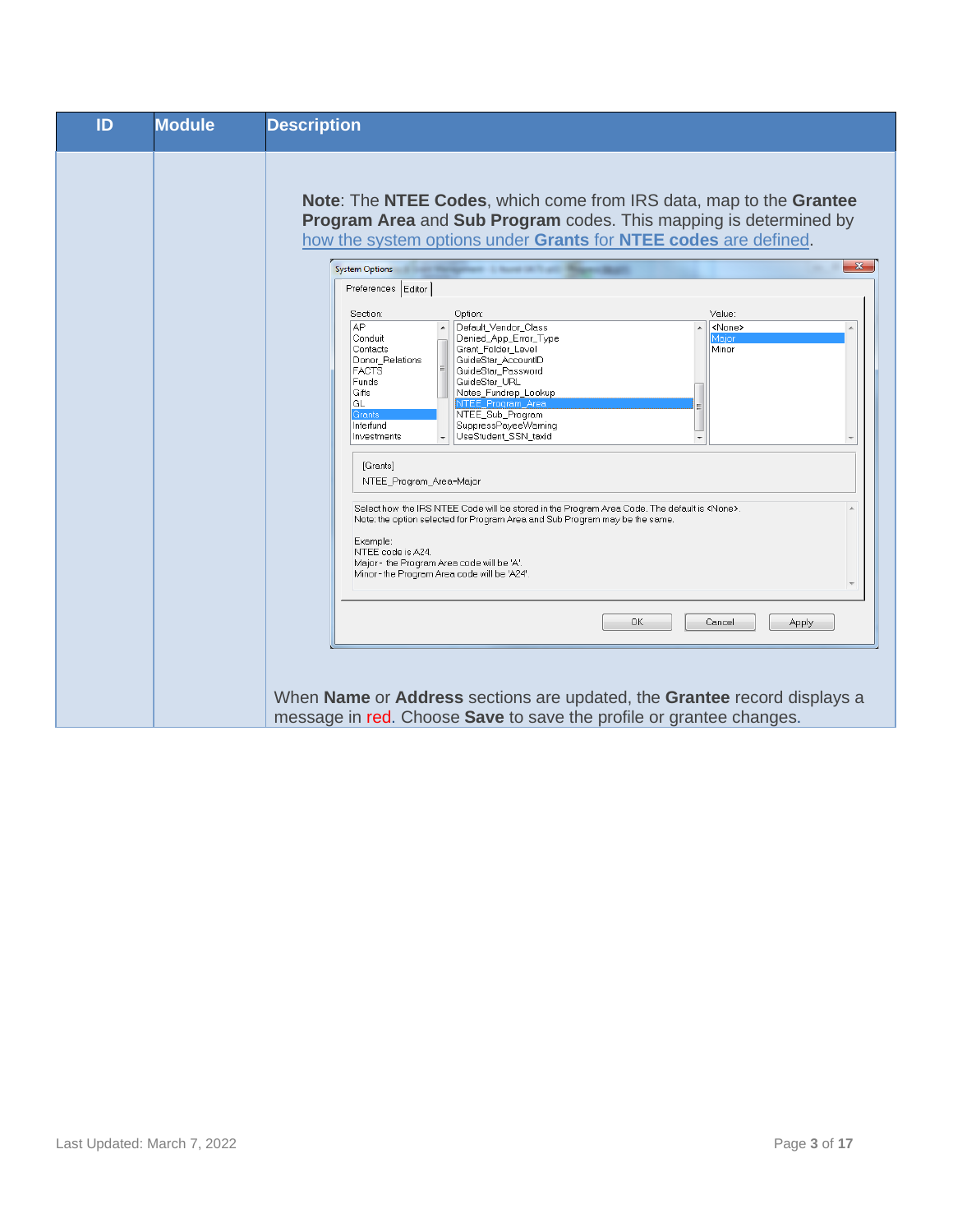| ID | <b>Module</b> | <b>Description</b>                                                                                                                                                                                                                                                                                                                                                                                                                                                                                                                                                                                                                                                                                                                                                                              |
|----|---------------|-------------------------------------------------------------------------------------------------------------------------------------------------------------------------------------------------------------------------------------------------------------------------------------------------------------------------------------------------------------------------------------------------------------------------------------------------------------------------------------------------------------------------------------------------------------------------------------------------------------------------------------------------------------------------------------------------------------------------------------------------------------------------------------------------|
|    |               | $\begin{array}{c c c c c} \hline \multicolumn{3}{c }{\mathbf{m}} & \multicolumn{3}{c }{\mathbf{m}} & \multicolumn{3}{c }{\mathbf{m}} & \multicolumn{3}{c }{\mathbf{m}} & \multicolumn{3}{c }{\mathbf{m}} & \multicolumn{3}{c }{\mathbf{m}} & \multicolumn{3}{c }{\mathbf{m}} & \multicolumn{3}{c }{\mathbf{m}} & \multicolumn{3}{c }{\mathbf{m}} & \multicolumn{3}{c }{\mathbf{m}} & \multicolumn{3}{c }{\mathbf{m}} & \multicolumn{3}{c }{\mathbf{m$<br>FIMS - Grantee & Grant Management - 1. found-14.71-p11 - Progress 11<br>File Edit View Record Reports Inquiries File Maintenance Tools Custom<br>$H$ elp                                                                                                                                                                               |
|    |               | $\Box$ <b>H</b> $\Box$ G $\times$ 0<br>频源<br>K<br><b>Ro</b><br>℠<br>⋒<br>1268 Blind Lemon Aid<br>Grantee                                                                                                                                                                                                                                                                                                                                                                                                                                                                                                                                                                                                                                                                                        |
|    |               | Application History<br><b>ED</b> Conditions<br><b>Grantees</b><br><b>ED</b> Applications<br>Grantee Contact Persons   Profile 1   Profile 2   Salutations   +   Affiliations   Relationships   History   Alt Addr   Notes  <br>ID Code: 1268<br>Date Inc.: //<br>$\boxed{\blacksquare}$<br>Budget: 0<br>Type:<br>$\boxed{\circ}$<br>Program Area: P<br>Executive: 1268<br>* Human Service<br>Tax ID: 52-2453785<br>$\boxed{\mathbf{r}}$<br><b>▽</b> Non-Profit<br>Population:<br><b>EM</b><br>B<br>$\overline{\phantom{0}}$<br>Charity No:<br>Region:<br>Individual Cheques<br>ÞИ<br>$\boxed{\blacksquare}$<br>Sub Program: P12<br>Find Raising Fund Distributi Status:<br>name and address update pending<br>© Comments © Required Items © Payee © Tax Data<br>Enter data or press ESC to end. |
|    |               | Depending on accepted updates, you may see the following prompts elsewhere<br>in FIMS:<br>For address updates:                                                                                                                                                                                                                                                                                                                                                                                                                                                                                                                                                                                                                                                                                  |
|    |               | $\mathbb{Z}$<br>Message (Press HELP to view stack trace)<br>Do you want to save current profile address information to Alternate Address?                                                                                                                                                                                                                                                                                                                                                                                                                                                                                                                                                                                                                                                       |
|    |               | No<br><b>Help</b><br>Yes                                                                                                                                                                                                                                                                                                                                                                                                                                                                                                                                                                                                                                                                                                                                                                        |
|    |               | Note: The above message only displays when the new system option for<br>copying profile data to alternate address is enabled.                                                                                                                                                                                                                                                                                                                                                                                                                                                                                                                                                                                                                                                                   |
|    |               | Question (Press HELP to view stack trace)<br>Would you like to run Profile Group Address Maintenance?                                                                                                                                                                                                                                                                                                                                                                                                                                                                                                                                                                                                                                                                                           |
|    |               | <b>Help</b><br>Yes<br>No                                                                                                                                                                                                                                                                                                                                                                                                                                                                                                                                                                                                                                                                                                                                                                        |
|    |               | When a name is updated and the current Alpha Sort Field (ASF) for the<br>profile is not customized:                                                                                                                                                                                                                                                                                                                                                                                                                                                                                                                                                                                                                                                                                             |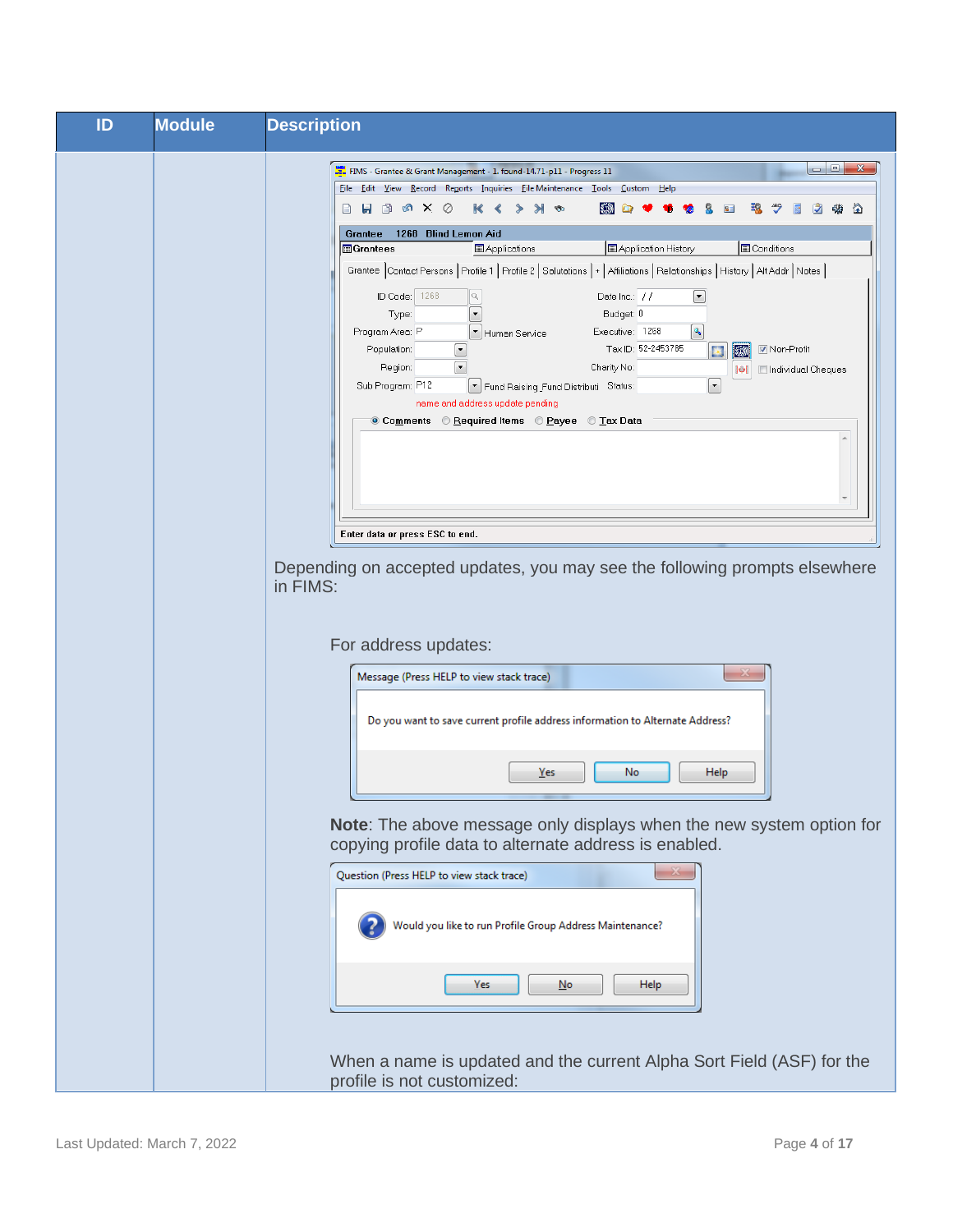| ID | <b>Module</b> | <b>Description</b>                                                                                                                                                                                                                                                                                                                                           |
|----|---------------|--------------------------------------------------------------------------------------------------------------------------------------------------------------------------------------------------------------------------------------------------------------------------------------------------------------------------------------------------------------|
|    |               | Question (Press HELP to view stack trace)<br>Would you like to update the profile alpha sort field<br>as well as those in other modules?<br>NOTE: If you choose to run this update, you will receive a<br>prompt to save the grantee due to this change.<br>No<br><b>Help</b><br>Yes<br>When a profile folder exists for the profile, a message displays the |
|    |               | previous and new value.<br>$\mathbf{x}$<br>Information (Press HELP to view stack trace)<br>The Profile Folder for this Profile has changed<br>From: C:\Profiledocuments\Blind_Lemon_Aid_1268                                                                                                                                                                 |
|    |               | To: C:\Profiledocuments\Blind_Lemon_Aid_Inc__1268<br>ОΚ<br>Help<br>When the update for profile alpha sort is chosen, the following prompt                                                                                                                                                                                                                    |
|    |               | displays because the grantee ASF field changed.<br>Question (Press HELP to view stack trace)<br>Current Grantee record has been changed.<br>Do you wish to save those changes?                                                                                                                                                                               |
|    |               | No<br>Yes<br><b>Help</b><br>A report displays an updated ASF field.                                                                                                                                                                                                                                                                                          |
|    |               | 08/13/2019<br>Rebuild Alpha Sort Fields<br>Page<br>1<br>10:46 AM                                                                                                                                                                                                                                                                                             |
|    |               | # of Diffs<br>ID Code<br>Case ASF<br>Table Name<br>1<br>1268<br>Blind Lemon Aid Inc<br>Grantee                                                                                                                                                                                                                                                               |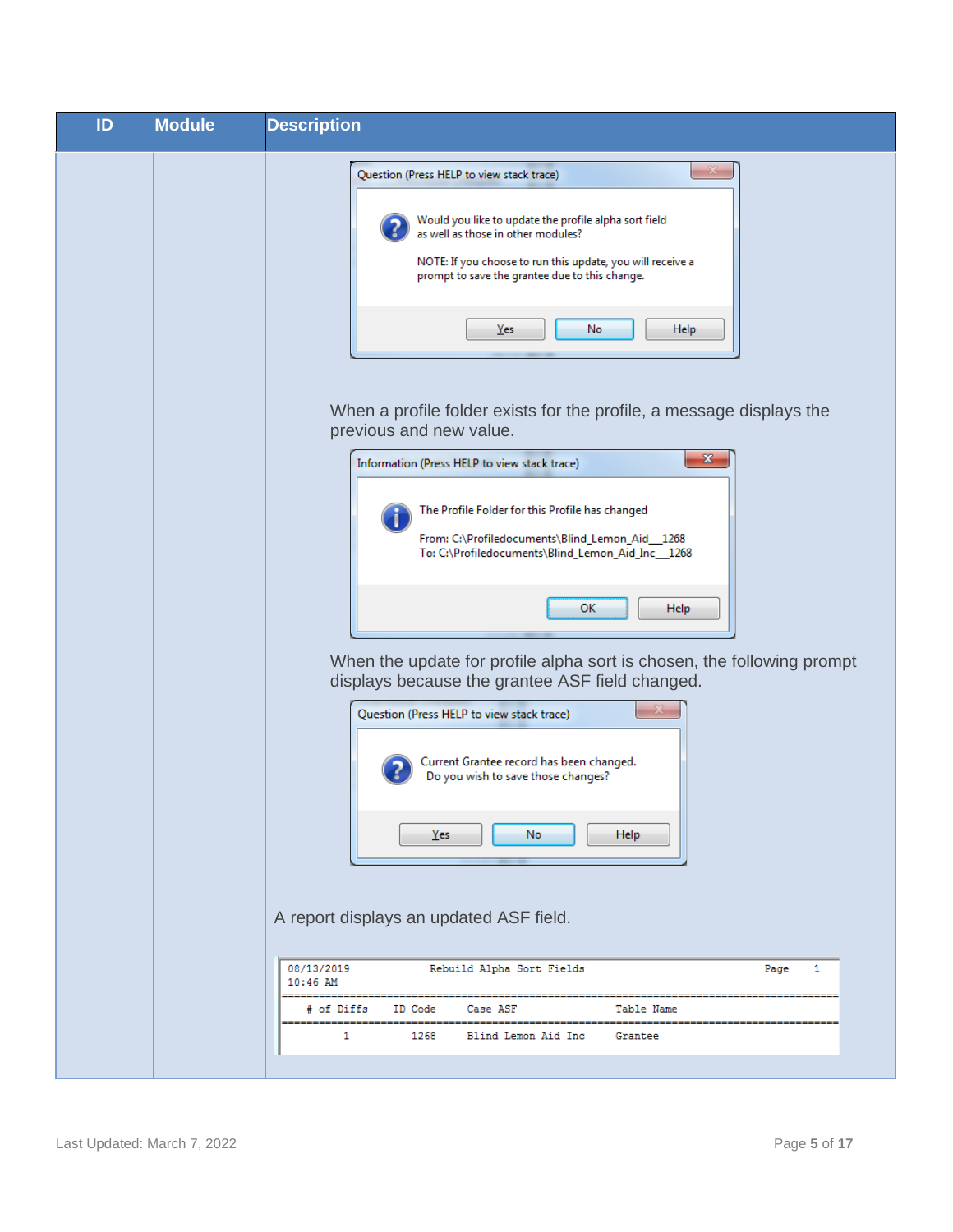| ID      | <b>Module</b>     | <b>Description</b>                                                                                                                                                                                                                                                                                                                                                                                                                                                                                                                                                                                                                                                                                                                                                                                                                                                                                                                                                                                                                                                                                                                                      |
|---------|-------------------|---------------------------------------------------------------------------------------------------------------------------------------------------------------------------------------------------------------------------------------------------------------------------------------------------------------------------------------------------------------------------------------------------------------------------------------------------------------------------------------------------------------------------------------------------------------------------------------------------------------------------------------------------------------------------------------------------------------------------------------------------------------------------------------------------------------------------------------------------------------------------------------------------------------------------------------------------------------------------------------------------------------------------------------------------------------------------------------------------------------------------------------------------------|
| 1211999 | General<br>Ledger | Active and Inactive flags available in General Ledger Master Chart<br>In the General Ledger Master Chart, you can now hide or view inactive accounts<br>with an Inactive flag. This is helpful when arranging or doing lookup in the<br>Master Chart.<br>The Master Chart of Accounts Maintenance now includes an Active column<br>that displays whether a fund is active or inactive.                                                                                                                                                                                                                                                                                                                                                                                                                                                                                                                                                                                                                                                                                                                                                                  |
|         |                   | $\times$<br>FIMS - Master Chart of Accounts Maintenance<br>ห<br>New<br>Save<br>Copy<br>Undo<br>Delete<br>Cancel<br>Fund<br>Fund<br>Fund<br>Class 2<br> Class 3D<br>DC Friendly Name<br>Class 1<br>Description<br>Active<br>Key.<br><b>Type</b><br>Checking - Sweep<br>50<br>11000<br>yes<br>11<br>Checking - Sweep<br>00<br>99<br>Remington Bronze Pool<br>11<br>11111<br>yes<br>Remington Bronze Pool<br>Petty Cash<br>12000<br>$\mathbf{1}$<br>99<br>Petty Cash<br>yes<br>Stock Gift in Transit<br>h1<br>12500<br>50<br>99<br>yes<br>Stock Gift in Transit<br>100<br>h1<br>13000<br>Assets-Non-pooled Investments<br>Assets- Non-pooled Inv<br>50<br>yes<br>Wichita Training Pool<br>50<br>13500<br>h1<br>Wichita Training Pool  00<br>yes<br>Assets in Equity Pool A<br>14000<br>11<br>Assets in Equity Pool<br>yes<br>100<br>Assets in Fixed Pool B<br>h1.<br>14100<br>yes<br>Assets in Fixed Pool B00<br>$\blacktriangleleft$<br>Close<br>Active and Inactive options are also available in lookup such as in the following<br>locations in FIMS:<br><b>Account Segment for reports</b><br>FIMS Report Selections - YTD General Ledger<br>$\times$ |
|         |                   | Selections Sorting Saved Reports Send To  <br>Selection<br>From<br>Through<br>GL Year<br>$\checkmark$<br>Seg: Account<br>$\overline{\phantom{a}}$<br>$\sqrt{4d}$<br>G YRLAccount Descri<br>(G ) Active O Inactive O All<br>1GI.<br><b>GI</b> Account<br>Acct<br>^<br>Description<br>Type Descr<br>Active<br>∫G(Key<br><b>SE</b> 11100 Bank of Boston - Savings<br>a1 Cur Assets<br>yes<br>Se 11200 Petty Cash<br>a1 Cur Assets<br>yes<br>Se 11300 Bank of NH<br>Cur Assets<br>a1<br>yes<br>Se 11301 Bank of NH - Adj Mkt<br>a1 Cur Assets<br>yes<br>11400 abcdefgh10abcdefgh20abcdefgh30abcdefg a1 Cur Assets<br>yes<br>v<br>Selection Criteria<br>Run Report<br>Cancel<br>View All Selections<br><b>Allocations and Entries</b>                                                                                                                                                                                                                                                                                                                                                                                                                        |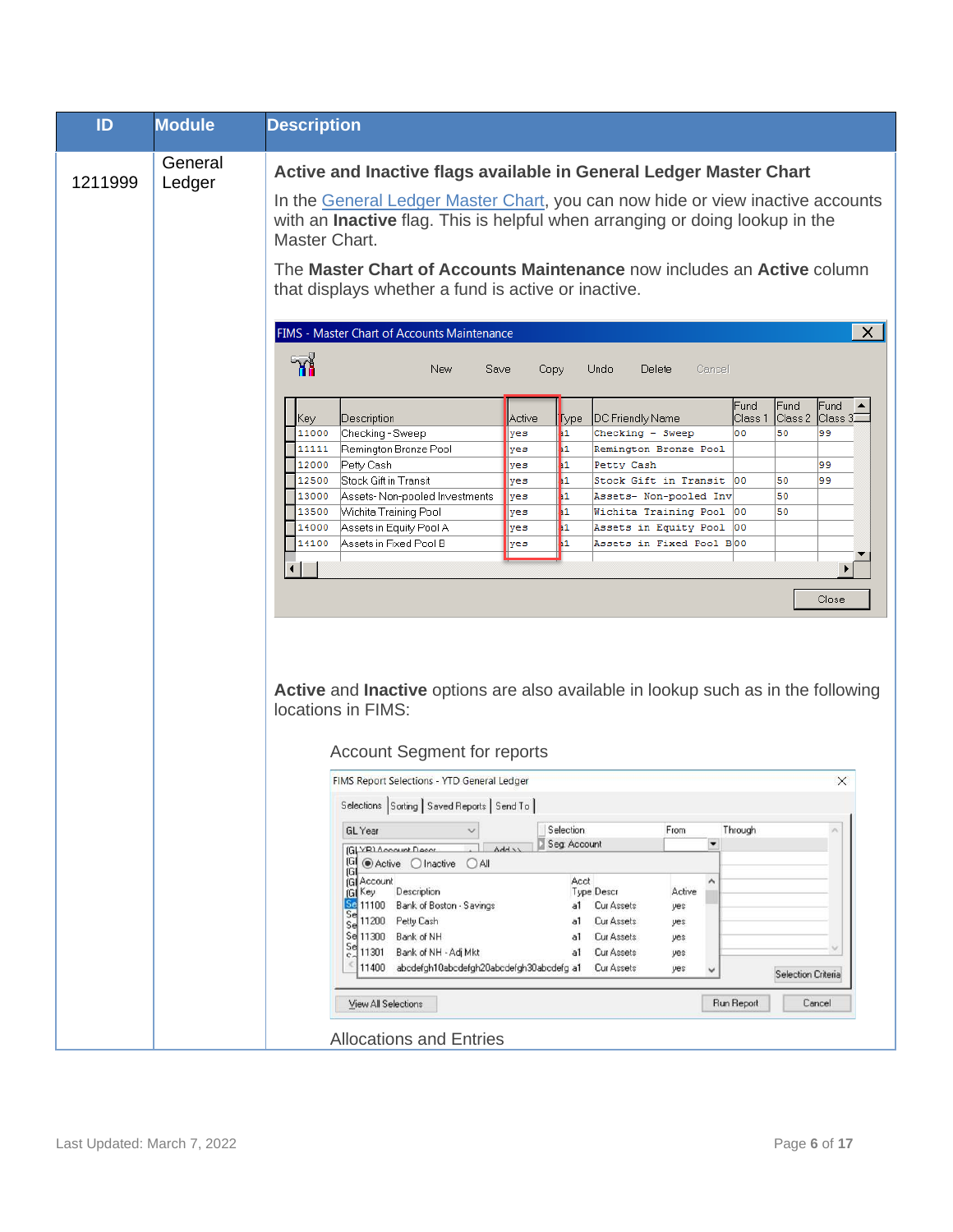| ID | <b>Module</b> | <b>Description</b>                                                                                                                                                                                                                                                                                                                                                                                  |
|----|---------------|-----------------------------------------------------------------------------------------------------------------------------------------------------------------------------------------------------------------------------------------------------------------------------------------------------------------------------------------------------------------------------------------------------|
|    |               | $\times$<br><b>FIMS - Allocation and Entries</b><br>Fiscal Year: 2020<br>Base allocations on G/L data from period: 00 $\sim$<br>through period: $13 \sim$<br>$\checkmark$<br>$\circledcirc$<br><b>OR</b><br>Base allocations on G/L data from date: 06/01/2019<br>through date: 05/31/2020<br>O<br>Apply Date: 08/13/2019<br>Base allocations on: Periods Selected                                  |
|    |               | through: 12000<br>Base allocations on the value of G/L accounts from: 12000<br>▼<br>۰<br>● Active O Inactive O All                                                                                                                                                                                                                                                                                  |
|    |               | Account<br>Acct<br>۸<br>Description<br>Key<br><b>Type Descr</b><br>Active<br>DO<br>PIF Dist Asset Account<br>11600<br>a1<br>Cur Assets<br>yes<br>Investment in Equity Pool<br>Cur Assets<br>12000<br>a1<br>yes<br>9,<br>D<br>12100<br>Investments in Fixed Income<br><b>Cur Assets</b><br>a1<br>yes<br>Q.<br>D.<br>12200<br>Investments in Cayman Islands<br>Cur Assets<br>a1<br>yes                |
|    |               | PIF Gift Pres Pool<br>12600<br>Cur Assets<br>a1<br>yes<br>v<br>Cancel<br>Help                                                                                                                                                                                                                                                                                                                       |
|    |               | <b>Recurring Vouchers from Fund Distributions</b><br>FIMS - Recurring Vouchers from Fund Distributions<br>$\times$<br>Next Action Date Through: 08/13/2019<br>Calculation based on Fiscal Year: 2020 v Period: 03 v<br>Invoice Date: 08/13/2019                                                                                                                                                     |
|    |               | $O$ All<br>$O$ Inactive<br>Active                                                                                                                                                                                                                                                                                                                                                                   |
|    |               | Account<br>Acct<br>Description<br><b>Type Descr</b><br>Active<br>Key<br>52010<br>Future Grants Expense<br>Exp. Spendable<br>x2<br>yes<br>PIF Distributions Expense<br>X3<br>52600<br>Depreciation Exp<br>yes<br>Planned Giving Disbursement taxfree<br>x2<br>Exp. Spendable<br>52800<br>yes<br>Princip<br>$\checkmark$<br>Planned Giving Disbursement gains<br>Exp. Spendable<br>52900<br>x2<br>yes |
|    |               | 53000<br>Insurance<br>Exp. Spendable<br>х2<br>yes<br>$\times$ ne<br>$\ddot{\phantom{0}}$<br>$\overline{\phantom{a}}$<br>52600<br>Exp/Debit Account: Select<br>$\blacktriangledown$<br>Exp/Debit Account: Use Vendor<br>$\checkmark$                                                                                                                                                                 |
|    |               | 21000<br>Payables Acct: Use Vendor Class<br>$\overline{\phantom{a}}$<br>Payables Acct: Select<br>▼<br>$\checkmark$<br>$\overline{ }$<br>$\overline{\phantom{0}}$<br>11000<br>Cash/Credit Acct: Select<br>Cash/Credit Acct: Use Vendor Class<br>$\checkmark$                                                                                                                                         |
|    |               | Defaults<br>0K<br>Cancel<br>Help                                                                                                                                                                                                                                                                                                                                                                    |
|    |               | <b>Fund Class maintenance</b>                                                                                                                                                                                                                                                                                                                                                                       |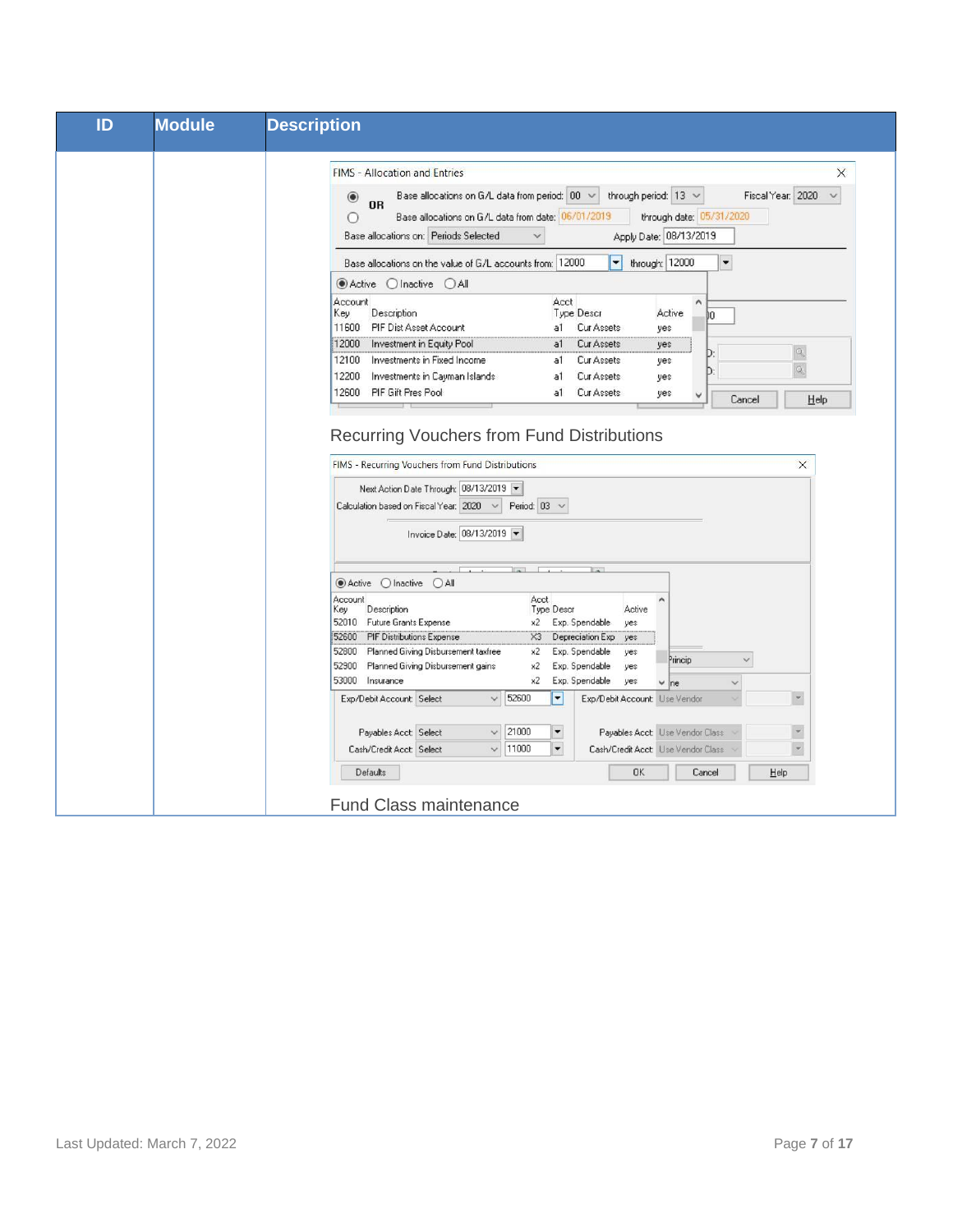| ID | <b>Module</b> | <b>Description</b>                                                                                                                                                                                                                                                                                                                                                                  |
|----|---------------|-------------------------------------------------------------------------------------------------------------------------------------------------------------------------------------------------------------------------------------------------------------------------------------------------------------------------------------------------------------------------------------|
|    |               |                                                                                                                                                                                                                                                                                                                                                                                     |
|    |               | <b>Fund Class</b><br>$\times$                                                                                                                                                                                                                                                                                                                                                       |
|    |               | $\Box H \Box \Box X \odot K \Leftrightarrow Y \Diamond$<br>$\tilde{v}$<br>Edit Fund Class                                                                                                                                                                                                                                                                                           |
|    |               | Fund Class: 00<br>Description: Permanent                                                                                                                                                                                                                                                                                                                                            |
|    |               | Default Autobuilt Field<br>Account Description<br>Account/Value<br>۸                                                                                                                                                                                                                                                                                                                |
|    |               | <b>Gift Debit Principal Asset</b><br>12000<br>Investment in Equity Pool<br><b>Gift Debit Income Asset</b><br>11000<br>Bank of Boston - Checking                                                                                                                                                                                                                                     |
|    |               | <b>Gift Principal Default</b><br>Income<br>no                                                                                                                                                                                                                                                                                                                                       |
|    |               | <b>Gift Credit Principal Revenue</b><br>41000<br>Gifts and Bequests                                                                                                                                                                                                                                                                                                                 |
|    |               | come<br>$\odot$ Active $\odot$ Inactive $\odot$ All<br>Pool                                                                                                                                                                                                                                                                                                                         |
|    |               | Account<br>Acct<br><b>Bcking</b>                                                                                                                                                                                                                                                                                                                                                    |
|    |               | Description<br>Key<br>Type Descr<br>Active<br>40010 Allocations to Income<br>R1 Rev. Non-Spend yes                                                                                                                                                                                                                                                                                  |
|    |               | <b>Gifts and Bequests</b><br>41000<br>Rev. Non-Spend<br>r1<br>yes                                                                                                                                                                                                                                                                                                                   |
|    |               | 41000<br>Gifts and Bequests<br>R3<br>Revenue - FB 3<br>yes                                                                                                                                                                                                                                                                                                                          |
|    |               | 41500<br>Gifts & Bequest to Income<br>Rev. Spendable<br>R <sub>2</sub><br>yes<br>onation<br>$\checkmark$                                                                                                                                                                                                                                                                            |
|    |               | 41600 Gifts & Bequest to Q3<br>R3 Revenue - FB 3<br>yes                                                                                                                                                                                                                                                                                                                             |
|    |               | Date Audeu: Torocreoo+ Changeu: Teroore018<br>By: medium                                                                                                                                                                                                                                                                                                                            |
|    |               | Pool / GL Accounts tab<br>FIMS - FACTS - 01. FIMS12 MU DEV-FOUND116<br>$\Box$<br>$\times$<br>File Edit View Record Reports Inquiries File Maintenance Tools Custom Help<br>53<br>$\mathscr{S}$<br>日装全<br>日<br>FACTS 12neg 12 2009 Neg test<br><b>Reconciliation</b><br><b>Pools</b><br><b>III</b> Accounts<br>Pool GL Accounts Balances Funds                                       |
|    |               | Bank of Boston - Savings<br><b>Fund Asset Account</b><br>11100                                                                                                                                                                                                                                                                                                                      |
|    |               | ● Active Olnactive OAII                                                                                                                                                                                                                                                                                                                                                             |
|    |               | Account<br>Acct<br>$\lambda$<br>Key<br>Description<br>Type Descr<br>Active<br>01110 Foundation Building<br>Cur Assets<br>a1<br>yes<br>Cur Assets<br>01222 No Asset<br>a1<br>ves<br>10022 Friends Fiduciary MM<br>Cur Assets<br>a1<br>yes<br>11000 Bank of Boston - Checking<br>Cur Assets<br>a1<br>yes<br>11100 Bank of Boston - Savings<br>a1<br>Cur Assets<br>yes<br>$\checkmark$ |
|    |               | 48100<br><b>Disbursements</b><br>Transfers<br><b>Accrued Income</b>                                                                                                                                                                                                                                                                                                                 |
|    |               |                                                                                                                                                                                                                                                                                                                                                                                     |
|    |               | Enter data or press ESC to end.                                                                                                                                                                                                                                                                                                                                                     |
|    |               | <b>Spending Policy</b>                                                                                                                                                                                                                                                                                                                                                              |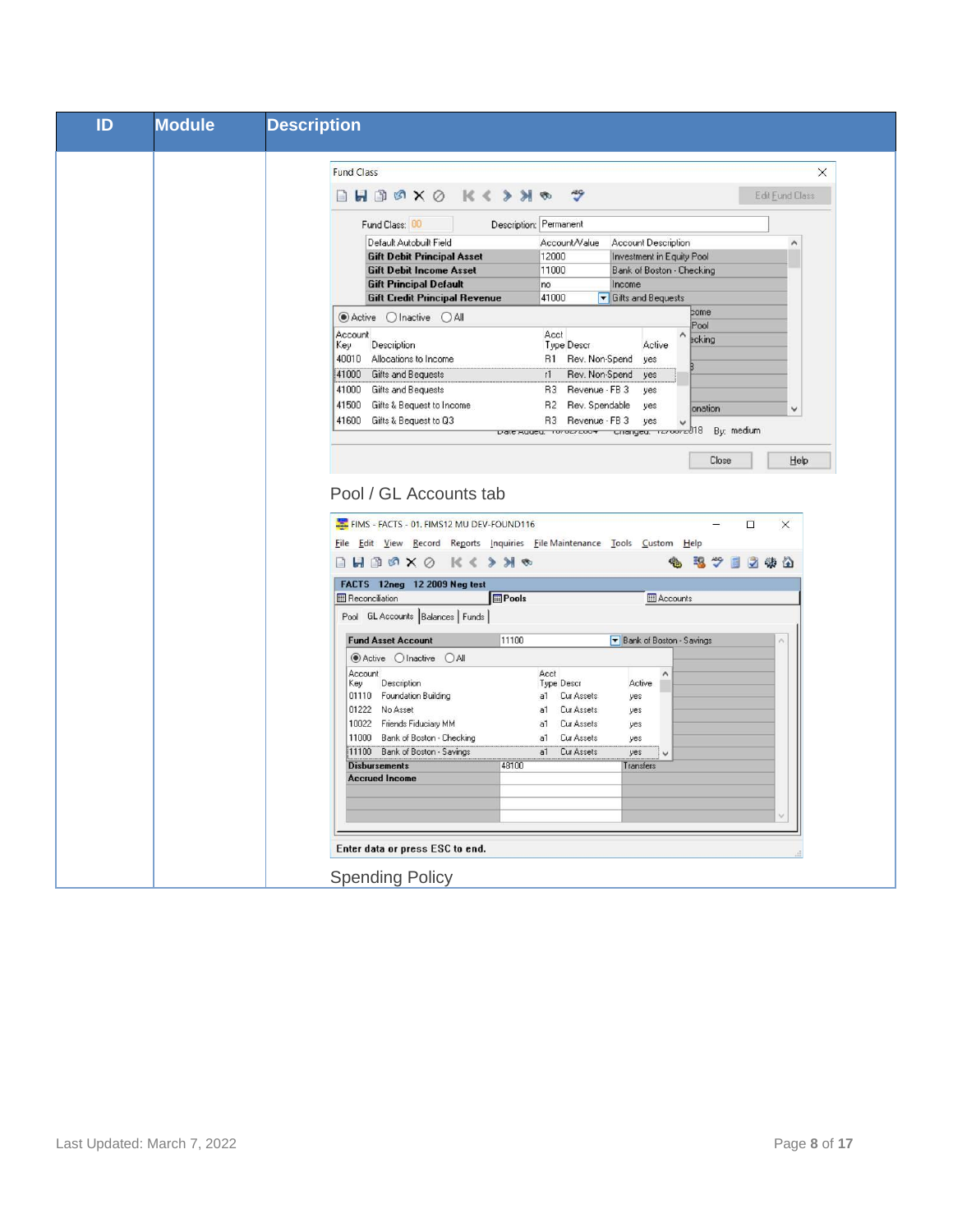| <b>Module</b><br>ID           | <b>Description</b>                                                                                                                                      |
|-------------------------------|---------------------------------------------------------------------------------------------------------------------------------------------------------|
|                               | FIMS - Spending Policy Calculations<br>$\times$                                                                                                         |
|                               | <b>Calculation Source:</b><br>O G/L<br>OFACTS<br>◯ Pool Market Value                                                                                    |
|                               | Print Quarter Detail?<br>G/L Year Calculation is based: 2020                                                                                            |
|                               | Year to Apply Spending Policy: 2020<br>● Standard ○ Compare                                                                                             |
|                               | Evaluation Method 1: 1. Average Quarterly Balance                                                                                                       |
|                               | R<br>● Active ● Inactive ● All                                                                                                                          |
|                               | Account<br>Acct<br>Description<br>Type Descr<br>Active<br>Key                                                                                           |
|                               | 22000<br>Accounts Payable 2<br>$\mathsf{I}$<br>Current Liabil.<br>yes<br>31000 Fund Balance - Non-Spendable<br>Q1 Fund Bal-Princip<br>yes               |
|                               | Fund Balance - Spendable<br>Q2 Fund Bal-Income<br>32000<br>yes                                                                                          |
|                               | Fund Balance - Temp Restrict<br>Q3 Fund Balance 3dd yes<br>33000<br>Fund Balance - Unrestricted<br>34000<br>Fund Bal-Unreali<br>Q4<br>yes               |
|                               | $\bullet$ 69999<br>30000<br>$\ddot{}$<br>Undo<br>Delete<br>٠                                                                                            |
|                               | Q<br>Export Quarter Detail?<br>File:                                                                                                                    |
|                               | <b>OK</b><br>Cancel<br>Help                                                                                                                             |
|                               |                                                                                                                                                         |
|                               | The Master Chart Report also displays whether a fund is active or inactive in                                                                           |
|                               | the <b>Active</b> column.                                                                                                                               |
|                               | FIMS Viewer - Master Chart Report<br>×<br>п                                                                                                             |
| File Edit                     |                                                                                                                                                         |
| 08/13/2019<br>12:47 AM        | Master Chart Report<br>Page<br>1                                                                                                                        |
|                               | FUND CLASS<br>- ALL                                                                                                                                     |
| Acct                          | Active Account Type<br>Exp To DC<br>DC<br>Description                                                                                                   |
| 11000<br>11111<br>12000       | Checking - Sweep<br>yes<br>Cur Assets<br>Yes<br>Remington Bronze Pool<br>yes<br>Cur Assets<br>Yes<br>a1<br>Petty Cash<br>yes<br>a1<br>Cur Assets<br>Yes |
| 12500                         | Stock Gift in Transit<br>yes<br>al Cur Assets<br>Yes<br>13000 Assets- Non-pooled Investments<br>al Cur Assets<br>yes<br>Yes                             |
|                               | 13500 Wichita Training Pool<br>al Cur Assets<br>Yes<br>yes<br>14000 Assets in Equity Pool A<br>al Cur Assets<br>Yes<br>yes                              |
|                               | 14100 Assets in Fixed Pool B<br>al Cur Assets<br>yes<br>Yes<br>15000 Pledges Receivable<br>yes al Cur Assets<br>Yes                                     |
| 17000 Land                    | 16000 Prepaid Expenses<br>al Cur Assets<br>Yes<br>yes<br>a3 Long Term Assets Yes<br>yes                                                                 |
|                               | 17200 Building<br>a3 Long Term Assets Yes<br>yes<br>17300 Accum. Depreciation - Building<br>yes a2 Contra Asset<br>Yes                                  |
|                               | 17400 Furniture and Equipment<br>a3 Long Term Assets Yes<br>yes<br>17500 Accum. Depreciation - Furniture<br>a2 Contra Asset<br>yes<br>Yes               |
| 23300<br>$\blacktriangleleft$ | 21000 Grants Pavable<br>11 Current Liabil. Yes<br>yes<br>State Pavroll Tax navable<br>11 Current Liabil. Yes<br><b>Ves</b>                              |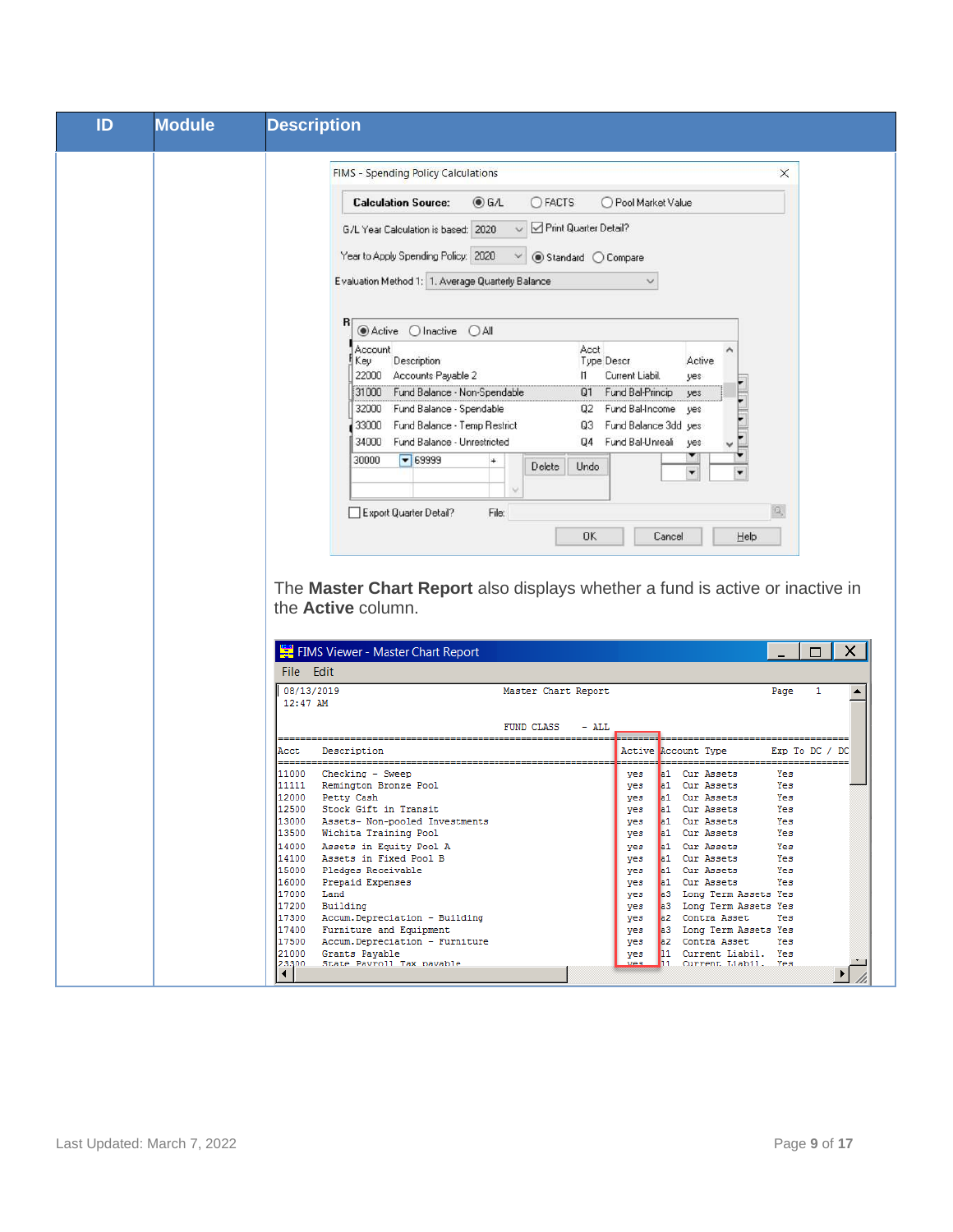## <span id="page-9-0"></span>Minor Enhancements

The following minor enhancements were added in this release.

| ID                           | <b>Module</b>                                  | <b>Description</b>                                                                                                                                                                                                                                                                                                                                                                                                                                                                                                                                                                                                                                                                                                                                                                                                                                                                                                                                                                                                          |
|------------------------------|------------------------------------------------|-----------------------------------------------------------------------------------------------------------------------------------------------------------------------------------------------------------------------------------------------------------------------------------------------------------------------------------------------------------------------------------------------------------------------------------------------------------------------------------------------------------------------------------------------------------------------------------------------------------------------------------------------------------------------------------------------------------------------------------------------------------------------------------------------------------------------------------------------------------------------------------------------------------------------------------------------------------------------------------------------------------------------------|
| 1158159                      | General<br>Ledger<br>Spending<br><b>Policy</b> | <b>General Ledger Spending Policy enhancements</b><br>Because some spending policies are built on assets and liabilities,<br>but some use fund balance, revenue, and expense accounts, the<br><b>Spending Policy Calculation Report</b> was showing funds with a<br>negative basis as positive. The process was updated to<br>automatically determine the type of account based on the first range<br>of accounts and adjust calculation polarity to ensure accuracy of<br>credit or debit values for the Cash Requirement Value. Some<br>foundations may need to remove and re-add the ranges of General<br>Ledger Accounts used in the Spending Policy Calculation for the<br>process to correctly determine whether to show fund basis by debit<br>or credit balance.<br>You can now enter accounts that do not yet exist with a range of<br>"10000 to 29999" or "30000 to 99999" which allows for future<br>accounts.<br>The Print Quarterly Detail option now shows the quarterly detail if<br>the basis was negative. |
| 1162724                      | <b>Gifts</b>                                   | When importing Gifts into FIMS, the import now includes the Gift External<br><b>ID and Gift External Source in addition to Profile External Source and</b><br><b>Profile External ID.</b>                                                                                                                                                                                                                                                                                                                                                                                                                                                                                                                                                                                                                                                                                                                                                                                                                                   |
| 1164969<br>1164957<br>848253 | Grants                                         | As an enhancement to Donor-selected Investments in Grants, which<br>shipped in the 14.70 release, improvements were made in grant updates:<br>On the AP History Line Items tab, investments were added<br>When creating Debit memos and invoices from Open Items, original<br>investments are copied<br>Investment Account for Change FundID, Change Fund Code, and<br>Change Account routines was updated<br>Investments are now included in exports<br>$\bullet$                                                                                                                                                                                                                                                                                                                                                                                                                                                                                                                                                          |
| 1182895                      | Profile<br>Contacts                            | The "Staff" field now auto-populates when creating a new Contact                                                                                                                                                                                                                                                                                                                                                                                                                                                                                                                                                                                                                                                                                                                                                                                                                                                                                                                                                            |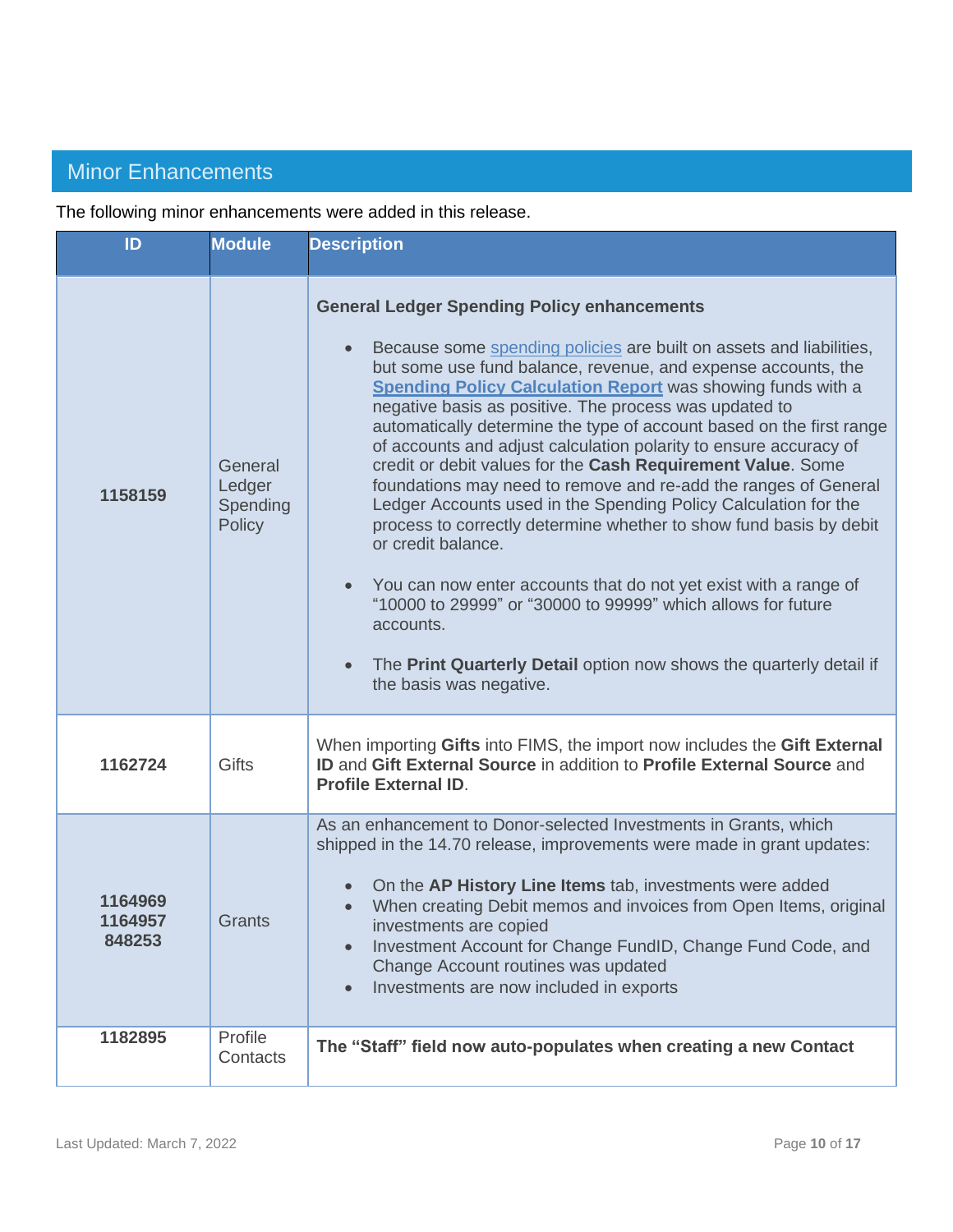| ID                                       | <b>Module</b>                 | <b>Description</b>                                                                                                                                                                                                                                                                                                                                                                                                                                                                                                                                                                                                                                                                                                                                          |
|------------------------------------------|-------------------------------|-------------------------------------------------------------------------------------------------------------------------------------------------------------------------------------------------------------------------------------------------------------------------------------------------------------------------------------------------------------------------------------------------------------------------------------------------------------------------------------------------------------------------------------------------------------------------------------------------------------------------------------------------------------------------------------------------------------------------------------------------------------|
|                                          |                               | As requested in the Idea Portal, the Staff field now auto-populates when<br>creating a new Contact. Now staff members no longer need to remember<br>to manually put their initials into the field.                                                                                                                                                                                                                                                                                                                                                                                                                                                                                                                                                          |
|                                          |                               | Prerequisite: By default, this option is enabled. However, to use this<br>feature, you must assign the FIMS User ID in the Staff Code Table by<br>going to File Maintenance > Profiles > Profile Code Maintenance ><br><b>Staff.</b> See Maintaining Staff Codes.                                                                                                                                                                                                                                                                                                                                                                                                                                                                                           |
|                                          |                               | To disable this option, go to Tools > System Utilities > System Options.<br>In the Section options, choose Contacts. In Option, choose<br>Auto Populate Staff, then set a Value of No.                                                                                                                                                                                                                                                                                                                                                                                                                                                                                                                                                                      |
| 1167215<br>1169343<br>1195374<br>1196121 | <b>DonorCen</b><br>tral NXT   | In the General Ledger Master Chart, when the GL Drilldowns Services<br>Option is Activity Report, the Exp to DC column no longer displays,<br>because all General Ledger data exports to <b>DonorCentral NXT</b> .                                                                                                                                                                                                                                                                                                                                                                                                                                                                                                                                          |
| 1187478<br>1192621<br>1192622            | <b>Accounts</b><br>Payable    | <b>Expand Invoice Number to 20 characters</b><br>In Accounts Payable, the Invoice Number option (Invoice No.) was<br>increased from 10 to 20 characters to match the longer invoice numbers<br>allowed in Financial Edge NXT.                                                                                                                                                                                                                                                                                                                                                                                                                                                                                                                               |
| 1211373                                  | Profile Alt<br><b>Address</b> | <b>Alternate Address Option</b><br>Starting in FIMS 14.70, FIMS prompts you to choose whether you would<br>like to move a previous address to an alternate address when address<br>updates are made. In this release, we've added a new System Option so<br>you can choose to disable the option. When disabled, you are no longer<br>prompted to choose whether you want to copy the previous address to an<br>alternate address when making an address update.<br>To disable the prompts to move previous address details to the alternate<br>address, go to Tools > System Options. Choose Profiles as the Section,<br>then choose the option<br>Copy_Previous_Address_To_Alternate_Address. Select a Value of No<br>to disable the prompts and feature. |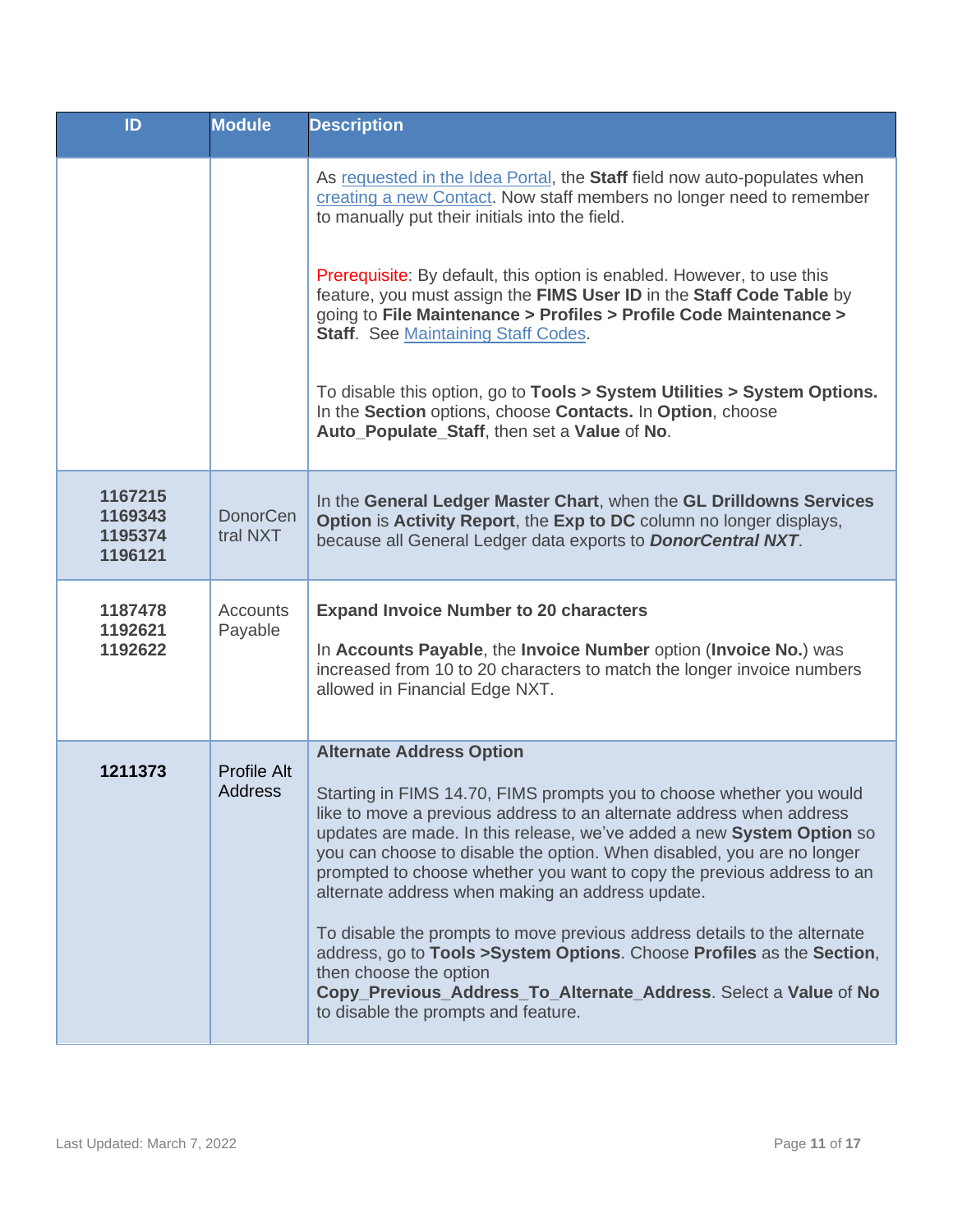| ID                                                  | <b>Module</b> | <b>Description</b>                                                                                                                                                                                                                                                                                                                                                                                                                                                                                                                                                                                                                                                                                                                                                                                                                                                                                                              |
|-----------------------------------------------------|---------------|---------------------------------------------------------------------------------------------------------------------------------------------------------------------------------------------------------------------------------------------------------------------------------------------------------------------------------------------------------------------------------------------------------------------------------------------------------------------------------------------------------------------------------------------------------------------------------------------------------------------------------------------------------------------------------------------------------------------------------------------------------------------------------------------------------------------------------------------------------------------------------------------------------------------------------|
|                                                     |               | $\times$<br><b>System Options</b><br>Preferences Editor<br>Value:<br>Section:<br>Option:<br>Gifts<br>Copy_Previous_Address_To_Alternate_Address<br><none><br/>Default_Individual_Checks<br/>GL<br/>Yes<br/>Default_Profile_Ind_Org<br/>No.<br/>Grants<br/>Interfund<br/>Explore_Dir<br/>Export_Ind_Org_Names_With_Address_Type<br/>Investments<br/>Pledges<br/>Profiles<br/>SalesForce<br/>Scholarships<br/>SpendingPolicy<br/>System<br/>[Profiles]<br/>Copy_Previous_Address_To_Alternate_Address=<none><br/>. / Choosing Yes will prompt you to save the current profile address information to an alternate address record prior to saving<br/>the new profile changes. This applies only to the changing of profile fields that also exist on the alternate address table.<br/>This occurs when making changes in the Profile Tab 1 or from Tax Status Plus. The default is Yes.<br/>OK<br/>Cancel<br/>Apply</none></none> |
| 1187481<br>1187263<br>1187347<br>1187481<br>1211999 | System        | When extracting FIMS data for use in Financial Edge (FE) NXT, the<br>following improvements are now available.<br>Include Paragraph Marks in extracted data - A new option replaces<br>embedded carriage returns with the Microsoft paragraph character (1) so<br>you can more easily import data into other Blackbaud applications.<br>FIMS - Extract Data for RE and/or FE Conversion<br>×<br>E Extract FIMS data fo RE Conversion<br>$\propto$<br>Destination Folder:<br>F Extract FIMS GL Transactions, Vendors, Bank and others for FE Conversion<br>$\propto$<br>Destination Folder:<br>$FY:$ ?<br>Start Date:<br>C All C Active Extract GL Master Chart of Accounts<br>区 Replace Carriage Returns with Paragraph Mark (Alt-182)?<br>OK<br>Cancel                                                                                                                                                                         |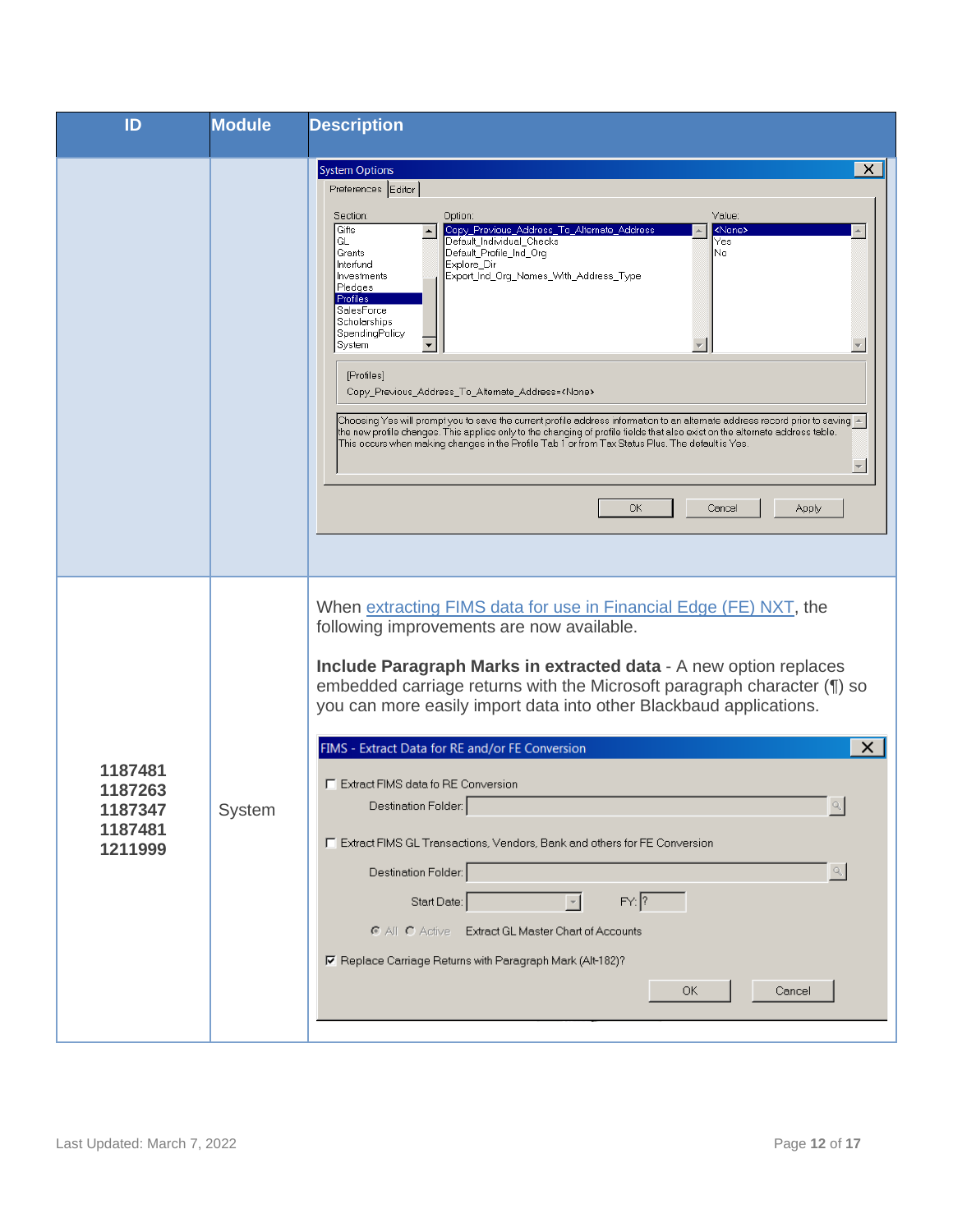| ID | <b>Module</b> | <b>Description</b>                                                                                                                                                                                                                                                                                                                                                                                                                                                                                                                                                                                                                                                                                                                                                                                                                                                                                                                                                                                                                                                                                                                                                                                                                                                                                                                                                                                       |
|----|---------------|----------------------------------------------------------------------------------------------------------------------------------------------------------------------------------------------------------------------------------------------------------------------------------------------------------------------------------------------------------------------------------------------------------------------------------------------------------------------------------------------------------------------------------------------------------------------------------------------------------------------------------------------------------------------------------------------------------------------------------------------------------------------------------------------------------------------------------------------------------------------------------------------------------------------------------------------------------------------------------------------------------------------------------------------------------------------------------------------------------------------------------------------------------------------------------------------------------------------------------------------------------------------------------------------------------------------------------------------------------------------------------------------------------|
|    |               | Choose only Active accounts in extraction data - Select Active for the<br><b>Extract GL Master Chart of Accounts option to exclude inactive accounts</b><br>from extracted data.<br>Additional extraction files - The extraction for Financial Edge (FE<br><b>Conversion</b> ) now creates the following files and data:                                                                                                                                                                                                                                                                                                                                                                                                                                                                                                                                                                                                                                                                                                                                                                                                                                                                                                                                                                                                                                                                                 |
|    |               | <sup>2</sup> FIMStoFENxtGlJourhisBegBal.csv<br>日 FIMStoFENxtAPVendors.csv<br>图 FIMStoFENxtBankInformation.csv<br>日 FIMStoFENxtFund-Project-Attributes.csv<br>国 FIMStoFENxtFund-Project-Comments.csv<br>图 FIMStoFENxtFund-Projects.csv<br>FIMStoFENxtPreConsultation.txt                                                                                                                                                                                                                                                                                                                                                                                                                                                                                                                                                                                                                                                                                                                                                                                                                                                                                                                                                                                                                                                                                                                                  |
|    |               | FIMStoFENxtGIJourhisBegBal.csv - Beginning Balance and<br>Journal History data from General Ledger<br>Columns for Division, FIMS Account Type and Net Asset<br>$\circ$<br>Type were also added. See Net Asset Type below for more<br>information.<br>FIMStoFENxtAPVendors.csv - Vendors/Grantees data export<br>FIMStoFENxtBankInformation.csv - Bank/Investment Account for<br>FE Bank/Treasury from FACTS and Accounts Payable Account<br>records.<br>FIMStoFENxtFund-Project-Attributes.csv - FIMS Fund coding,<br>$\bullet$<br>etc. that could become FE Project Attributes.<br>FIMStoFENxtFund-Project-Comments.csv - FIMS Fund multi-<br>$\bullet$<br>line text fields including Fund Comments, Gift Language,<br>Operational Notes, Yearbook and Fund Notes data.<br>FIMStoFENxtFund-Projects.csv - Basic FIMS Fund information<br><b>FIMStoFENxtPreConsultation.txt - Information for Blackbaud's</b><br>PreConsultation Survey including:<br><b>List of Fiscal Years</b><br>$\bigcirc$<br>General Ledger Master Chart of Accounts (with the 14.71<br>$\circ$<br>option to choose either Active or Inactive accounts)<br><b>Master Account Chart Ranges to verify no overlapping</b><br>$\circ$<br>accounts<br>General Ledger Segments with counts of active Funds for each<br>$\circ$<br>code value<br>Other Codes with counts of active Funds for each code.<br>$\circ$<br>- Spending Policies |
|    |               | - Administrative Fees<br>Net Asset Type:<br>$\circlearrowright$                                                                                                                                                                                                                                                                                                                                                                                                                                                                                                                                                                                                                                                                                                                                                                                                                                                                                                                                                                                                                                                                                                                                                                                                                                                                                                                                          |
|    |               | $\circ$ 00 = Assets and Liabilities (otherwise 0X)                                                                                                                                                                                                                                                                                                                                                                                                                                                                                                                                                                                                                                                                                                                                                                                                                                                                                                                                                                                                                                                                                                                                                                                                                                                                                                                                                       |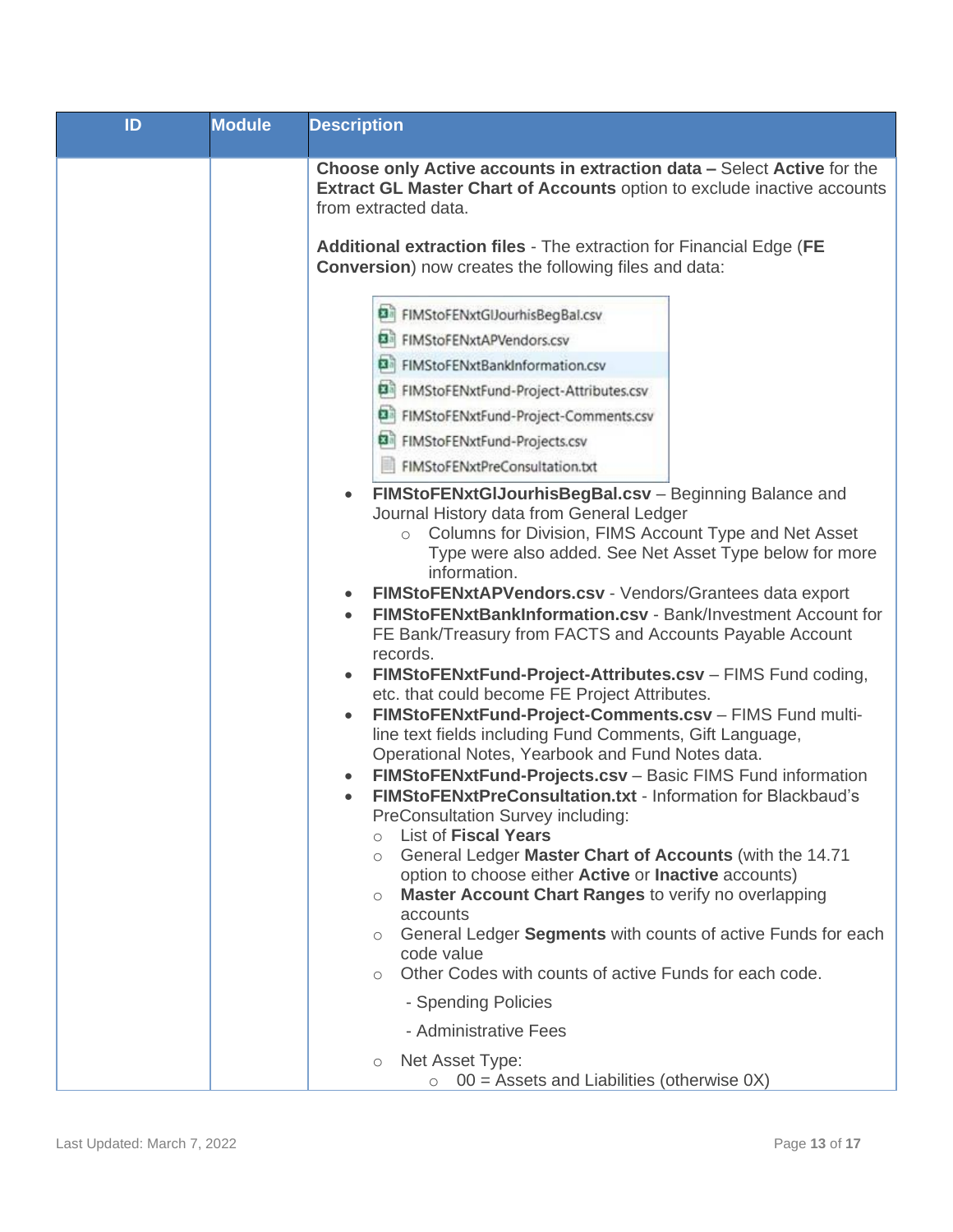| ID      | <b>Module</b> | <b>Description</b>                                                                                                                                                                                                 |
|---------|---------------|--------------------------------------------------------------------------------------------------------------------------------------------------------------------------------------------------------------------|
|         |               | $\circ$ 01 = Account Types of Q1, T1, R1, X1<br>$\circ$ 02 = Account Types of Q2, T2, R2, X2<br>$\circ$ 03 = Account Types of Q3, T3, R3, X3                                                                       |
| 1187489 | Grants        | As suggested in the <u>Idea Portal</u> , in <b>Grants</b> , a warning now displays when a<br>program name contains too many characters to fit on a check: "Program<br>Name may be too long to fully show on check" |

## <span id="page-13-0"></span>Resolved Issues

The following issues are resolved in this release. Case numbers are provided for internal referencing.

| ID                           | <b>Module</b>                     | <b>Description</b>                                                                                                                                                                                                                                                                                                                                                                                                                                                                                                                                                                                                                                                                                                                                                                                                                                                                                                                                                                                              |
|------------------------------|-----------------------------------|-----------------------------------------------------------------------------------------------------------------------------------------------------------------------------------------------------------------------------------------------------------------------------------------------------------------------------------------------------------------------------------------------------------------------------------------------------------------------------------------------------------------------------------------------------------------------------------------------------------------------------------------------------------------------------------------------------------------------------------------------------------------------------------------------------------------------------------------------------------------------------------------------------------------------------------------------------------------------------------------------------------------|
| 853354                       | <b>DonorCentral</b><br><b>NXT</b> | Pledge Write Offs now extract properly to DonorCentral NXT after doing a full<br>upload.                                                                                                                                                                                                                                                                                                                                                                                                                                                                                                                                                                                                                                                                                                                                                                                                                                                                                                                        |
| 978329<br>1182844<br>1182846 | Accounts<br>Payable and<br>Grants | On Vendor and Grantee tabs, the Clear Payee and ACH Accounts buttons no<br>longer allow updates when a user doesn't have write access.<br>1256 04Arts Foundation test<br>Profile<br>Profile 1<br>Profile 2<br>Salutations<br>Alternate Addresses<br>Notes<br>Affiliations<br>Contacts<br>Relationship<br>Promises<br>Grantee<br><b>Fund Associations</b><br><b>Giving History</b><br>Grantee History<br>Vendor<br>Vendor History<br>Donor<br>ID Code: 1256<br>Tax ID: 74-2730665<br>$\mathcal{Q}_\text{s}$<br>Contact Persons<br>0.00<br>1099 Adjustment<br>Class:<br>$\mathbf{r}$<br>Terms:<br>□ Vendor<br>□ Non-Profit<br>Expense Acct.:<br>$\mathcal{D}_\mathbf{a}$<br>$\nabla$ Grantee<br>$\nabla$ Individual Checks<br>Memo:<br>$\Gamma$ 1099<br>Noucher Recall<br><b>C</b> Pavee<br><b>C</b> Comments<br>Primary Payee Contact:<br>$\blacktriangledown$<br>Clear Payee<br>F Use ACH Account:<br>$\blacktriangledown$<br><b>ACH Accounts</b><br>Vendor Added: 04/30/2019<br>Changed: 04/30/2019<br>By: npo |
| 1142474                      | Graphical<br><b>Reports</b>       | All Graphical Reports now offer an export to a Microsoft Excel Workbook (XLS,<br>XLSX) spreadsheet.                                                                                                                                                                                                                                                                                                                                                                                                                                                                                                                                                                                                                                                                                                                                                                                                                                                                                                             |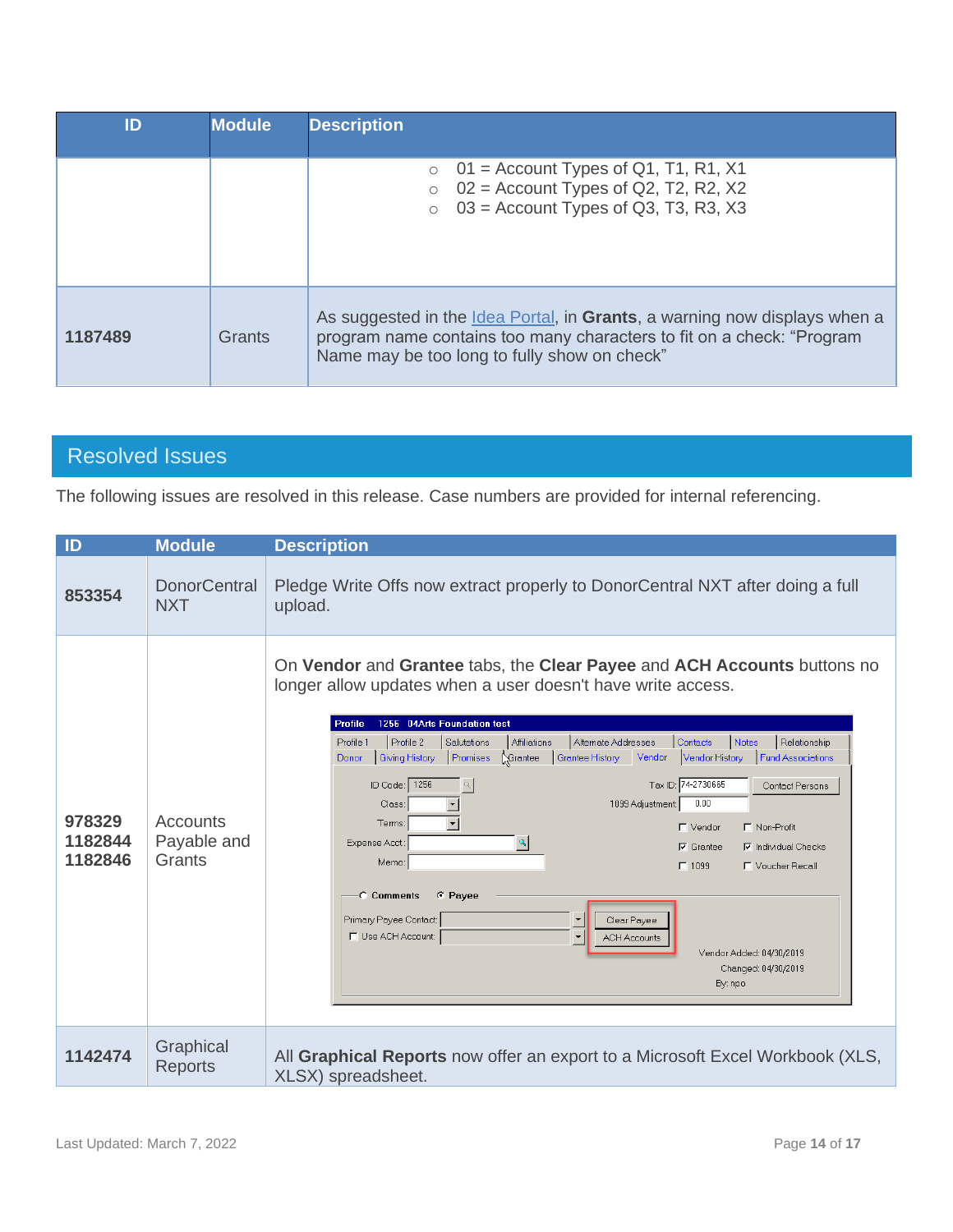|         |                                               | Note: It is always best to use the Spreadsheet option if it exists on the Send To<br>tab in FIMS Report Selections when available.<br>FIMS Report Export<br>$\Box$<br>$\mathbf{x}$<br><b>Export</b><br>Select the export file format options<br>Export Format:<br>Image<br>$\blacktriangledown$<br>Image<br>Portable Document Format (PDF)<br>Microsoft Excel WorkBook(XLS, XLSX)<br><b>Export Options:</b><br>$\mathbb{R}^n$ z $\mathbb{R}^n$<br>日 ActiveReports<br>CompressionScheme<br>Ccitt <sub>3</sub><br><b>Dither</b><br>False<br><b>DpiX</b><br>200<br>DpiY<br>196<br>□ Misc<br>True<br>Pagination<br><b>CompressionScheme</b><br>Specifies the compression scheme to be used when<br>exporting a TIFF file.<br>ок<br>Cancel |
|---------|-----------------------------------------------|---------------------------------------------------------------------------------------------------------------------------------------------------------------------------------------------------------------------------------------------------------------------------------------------------------------------------------------------------------------------------------------------------------------------------------------------------------------------------------------------------------------------------------------------------------------------------------------------------------------------------------------------------------------------------------------------------------------------------------------|
|         |                                               |                                                                                                                                                                                                                                                                                                                                                                                                                                                                                                                                                                                                                                                                                                                                       |
| 1153352 | <b>NXT</b>                                    | DonorCentral   If a Gift Acknowledgement Address contains an organization name, that name<br>now synchronizes to DonorCentral NXT.                                                                                                                                                                                                                                                                                                                                                                                                                                                                                                                                                                                                    |
| 1164320 | System                                        | When using a Microsoft Word merge, new, clearly-worded error messages<br>display when the improved validation detects a merge issue, such as when a<br>document is a .docx instead of a .doc file type.                                                                                                                                                                                                                                                                                                                                                                                                                                                                                                                               |
| 1167204 | <b>DonorCentral</b><br>NXT and<br>Progress 11 | The DonorCentral Suggestion Import was updated to handle more<br><b>DonorCentral NXT</b> suggestion form field types.                                                                                                                                                                                                                                                                                                                                                                                                                                                                                                                                                                                                                 |
|         | System                                        |                                                                                                                                                                                                                                                                                                                                                                                                                                                                                                                                                                                                                                                                                                                                       |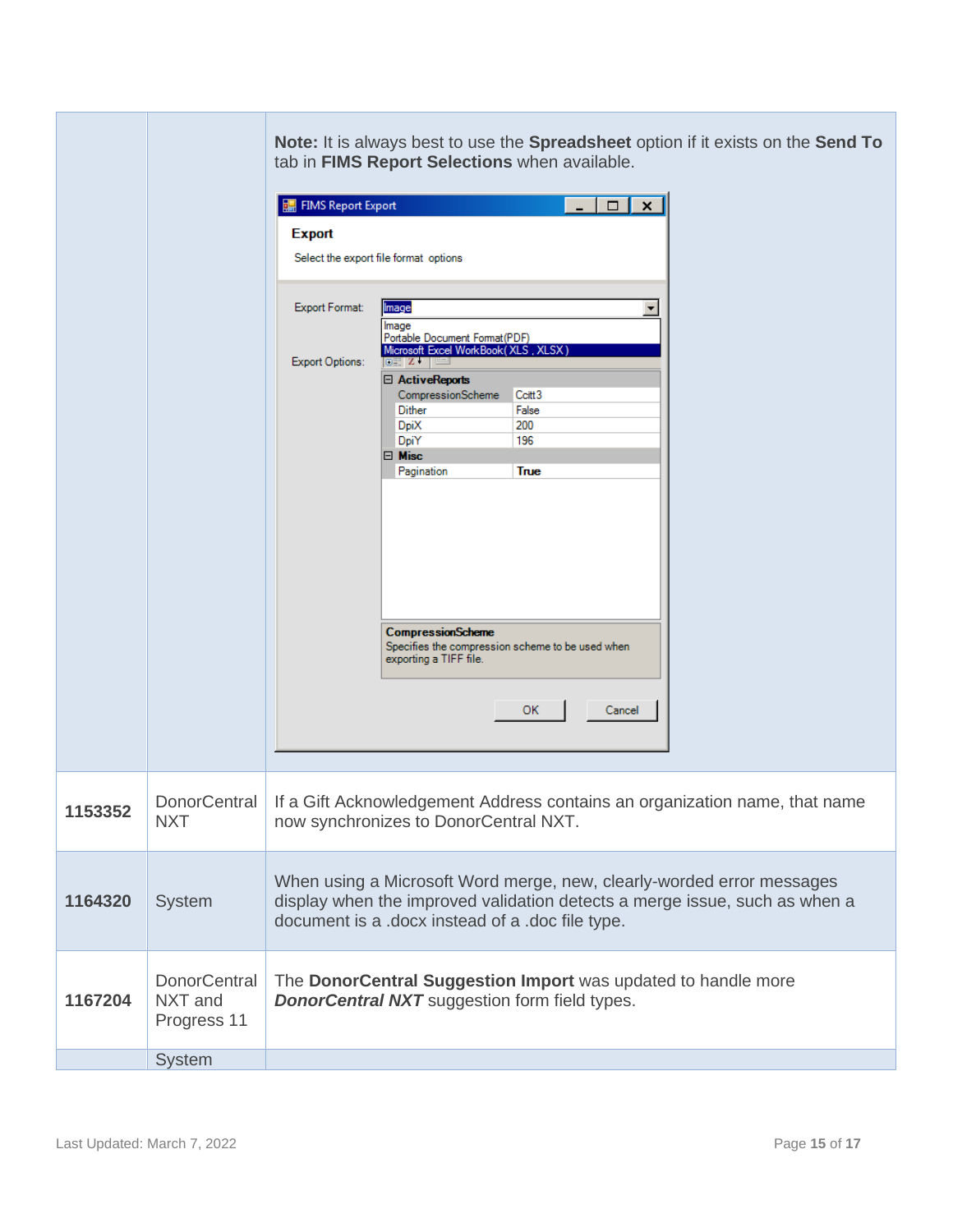| 1163308<br>1180091<br>1180092<br>1180095 |                                      | Prompts to save changes made in updatable data grids in FIMS now display<br>when updates are made.                                                                                                                                                                        |
|------------------------------------------|--------------------------------------|---------------------------------------------------------------------------------------------------------------------------------------------------------------------------------------------------------------------------------------------------------------------------|
| 1168646                                  | DC NXT                               | When a foundation has changed their Fiscal Year End Date in the past or is in<br>the process of changing their Fiscal Year End Date (also known as Closing a<br>Short Year), the Market Values screen in <i>DonorCentral NXT</i> now displays the<br>correct information. |
| 1169671<br>1193307<br>1213144<br>1217020 | <b>Profile Alt</b><br><b>Address</b> | When accessing the <b>Alternate Address</b> tab when no records exist or the<br>window is resized, errors no longer occur.                                                                                                                                                |
| 1174794                                  | Grants and<br>Scholarships           | Changes were made to grant and scholarship adjustments to allow adjustments<br>even when no Accounts Payable data exists. The only adjustment that is not<br>allowed is the addition of new payment lines.                                                                |
| 1179023<br>1180363                       | <b>DonorCentral</b><br><b>NXT</b>    | When uploading Fund Statements from within FIMS, Funds that have a pound<br>sign (#) in the Fund ID name can now upload to DonorCentral NXT.                                                                                                                              |
| 1182875                                  | Scholarships                         | On the Student and Qualification tabs, the Eligibility button is no longer<br>enabled when users have no write access, or the user is not allowed to create<br>applications.                                                                                              |
| 1184006<br>1206225                       | <b>System</b>                        | We've removed obsolete and renamed menu options from FIMS menus.                                                                                                                                                                                                          |
| 1184671                                  | General<br>Ledger                    | When viewing <b>Fund Statements</b> in the <b>Graphical Viewer</b> , page numbers now<br>display the current page number only to ensure correct page numbers are<br>displayed.                                                                                            |
| 1186722                                  | <b>System</b>                        | We've resolved an issue where following the 14.70 release, a checkbox for<br><b>Office Action</b> displayed on the <b>Send To</b> tab on all reports. The option no longer<br>displays.                                                                                   |
| 1193297                                  | <b>DonorCentral</b><br><b>NXT</b>    | Performance improvements were made to improve the processing time of the<br>extract of the <b>DonorCentral NXT</b> grant payment information.                                                                                                                             |
| 1193450                                  | Fund                                 |                                                                                                                                                                                                                                                                           |